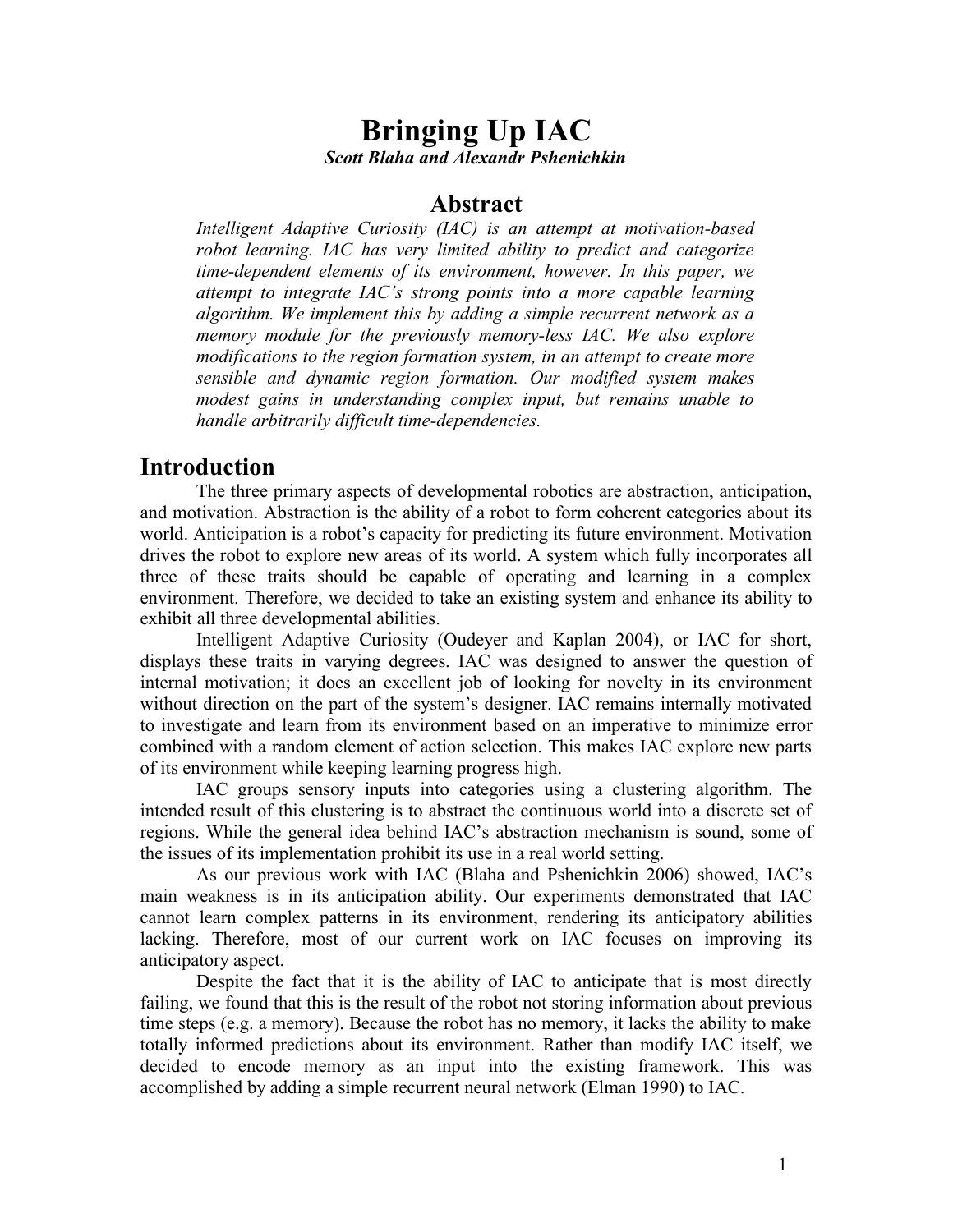Another modification that was tested was an attempt to improve on IAC's abstraction mechanism. We tried replacing the region formation via k-means clustering currently in use by IAC with a Resource Allocating Vector Quantizer (Linaker and Niklasson 2000). RAVQ is a more intelligent category formation system, since it groups input vectors without maintaining a list of all inputs ever to the system, unlike IAC's naïve region formation. However, our attempts to add RAVQ to IAC were thwarted because of the nature of our experimental setup. The reasons for this are described in more detail below.

#### **Experiments**

Our experiments started with the same Python implementation of IAC used in our previous work, as well as the same Pyrobot environment. We made several changes to these, as described below. The main change made to our IAC implementation was the addition of a simple recurrent network. Additionally, the amount of random action performed by the IAC-driven robot was reduced. Finally, in some test runs, the region formation mechanism of IAC was changed to RAVQ.

For the overall structure of our memory addition to IAC, see Figure 1. The new simple recurrent network (SRN) receives the robot's current sensorimotor context as input and attempts to predict the robot's sensor values at the next time step. We use the SRN's context layer activations as an approximation of a state vector for the environment. The important point is that this state vector be completely generated by the robot. The hope is that the SRN's context layer begins to represent a form of memory, which IAC can exploit as additional "sensor" data. By concatenating this state vector onto our original sensorimotor context, we will have provided a form of implicit, developmental memory to the robot.



**Figure 1: The structure of the memory module**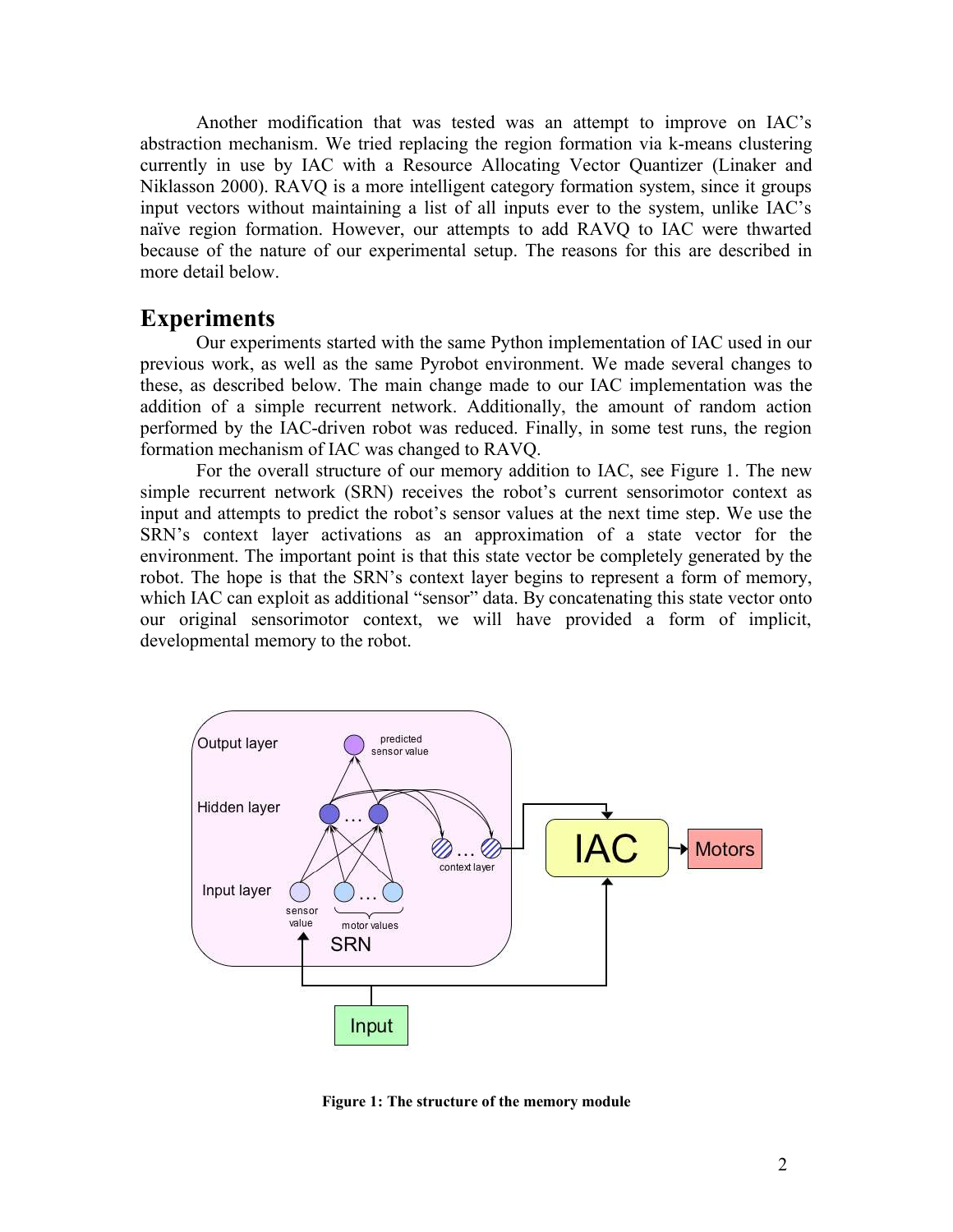In addition to the change above, we also modified the action selection method of IAC. Previously, IAC chose a random action 35% of the time, to encourage exploration of the environment. However, in our previous work, we found this behavior to be detrimental to the learning of time-dependent aspects of the environment. Therefore, we lowered this chance of random action to 5% while the robot was making positive learning progress (defined by Oudeyer and Kaplan as the approximation of the derivative of the robot's error function). See Figure 2 for an analysis of the effect of this change. We were forced to choose a non-zero chance of random action due to IAC's tendency to become fixated on sources of random noise without an element of chance in its actions.



#### **Effect of random action selection on attention**

**Figure 2: The effects of changing the probability of randomness**

Our robot's environment was much the same as in our previous work. The robot sits stationary in the middle of a room, surrounded by light sources (see Figure 3). As before, the robot's only motor options are to turn to face each light source. The robot's only sensor is a light sensor, whose value is completely determined by the robot's heading and the simulation's current time step. For the function each light's intensity obeys, see Table 1. You will notice that these functions are more complex than those used in our previous work. This is because we hope that our modifications to IAC allow it to learn more difficult dependencies in time.

| Light          |          |        |                         |                       |                           |                       |                         |                                   |
|----------------|----------|--------|-------------------------|-----------------------|---------------------------|-----------------------|-------------------------|-----------------------------------|
| <b>Pattern</b> | Constant | Random | <b>Binary</b><br>Random | l-l<br>Square<br>Wave | $2 - 2$<br>Square<br>Wave | 4-4<br>Square<br>Wave | $4-1$<br>Square<br>Wave | $2 - 1 - 2 - 3$<br>Square<br>Wave |

**Table 2: Light sources in the environment**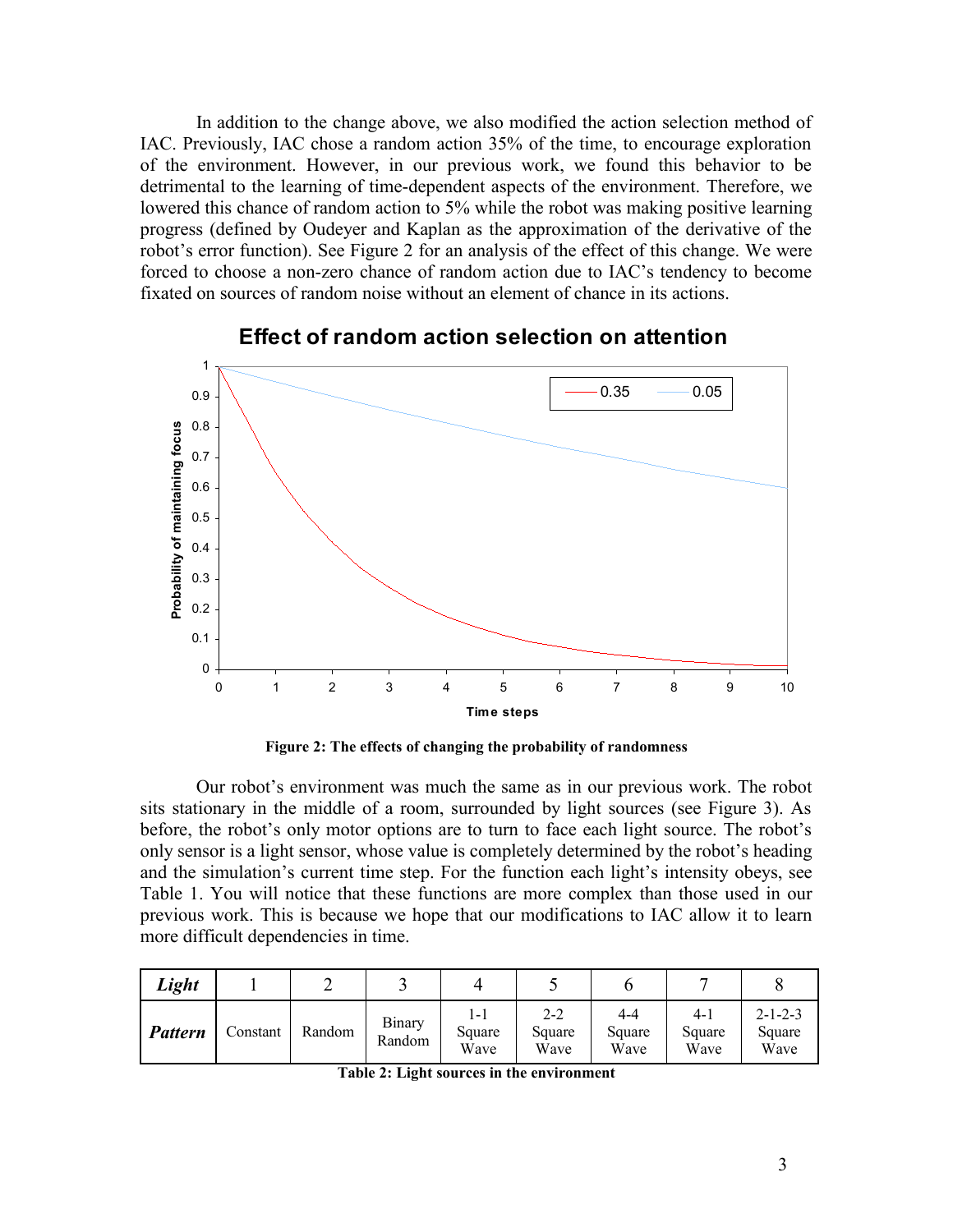

**Figure 3: The robot's environment**

As described above, we ran some experiments with IAC where the k-means clustering region formation was replaced by a RAVQ. However, RAVQ relies on the assumption that the robot's world is generally continuous to generate regions of sensorimotor space. Our simulated world does not follow this assumption, as sensor values fluctuate wildly over the course of the experiment. Therefore, as will be seen below, RAVQ fails to form meaningful abstractions about our world.

As before, we collected error and heading data on each time step during runs of the robot. Please refer to our previous paper for implementation and experimentation details. Individual experiments constrained the headings (and hence, the lights) available to the robot to better test our hypotheses. These individual experiments are described below.

### **Results**

The first stage of our experiments was to find a reasonable value for the context layer size of the Simple Recurrent Network. An SRN with too small of a context layer will fail to learn anything; if the context layer is too big, in contrast, it will overwhelm the sensorimotor data going to IAC, and the SRN will begin to find nonexistent patterns in the data set. Having tested several values, we finally settled upon a context layer of equal size to our sensorimotor vector, as this seemed to provide a noticeable improvement over smaller sizes and a slight improvement over larger ones. In Figure 4 we see the results of different sizes of context layers on the prediction error on light 4.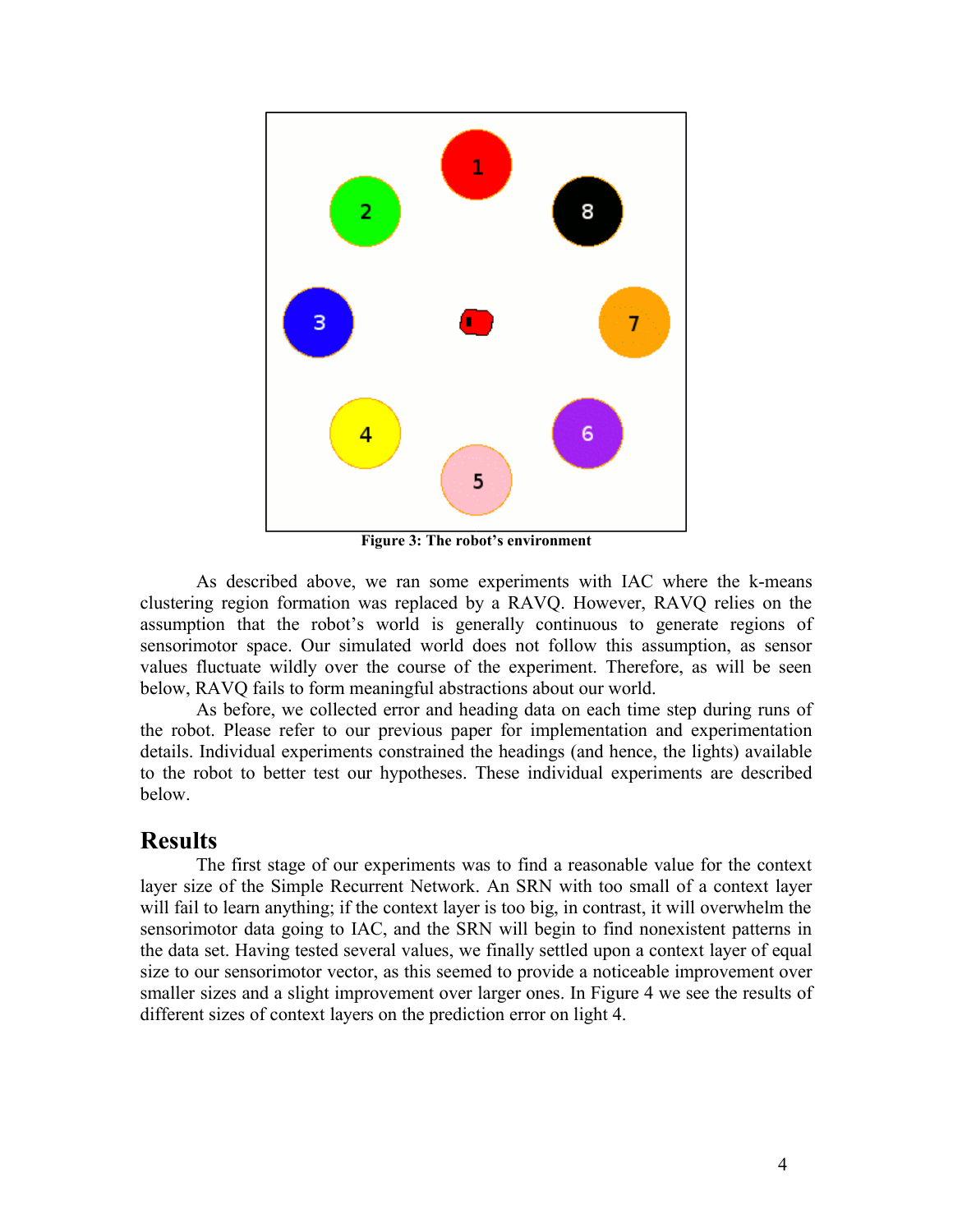

**Figure 4: Prediction error of blinking light with small, medium, and large context layers respectively**

RAVQ's inapplicability to our experimental setup became apparent during the early stages of testing. RAVQ expects real-valued input in a mostly continuous world and is designed to smooth out input over many time steps. Our experimental world features rapidly-changing discontinuous binary-like inputs. Because of this discrepancy, RAVQ would view changes in input as simply noise, and average the almost-binary inputs into flat lines. As Figure 5 shows, RAVQ fails to effectively learn the pattern of a blinking light, a simple task learned by both stock IAC and our modified version without RAVQ.



**Figure 5: Prediction errors while looking at a blinking light with RAVQ**

Since our primary goal was to create system that could learn more complex input patterns, our first set of experiments focused on reducing the robot's prediction error. To better determine whether learning was taking place, we narrowed the light choices so that the system could focus its attention easier on specific lights of our choosing. In each of these runs, the robot could choose between the binary random light (light 3) and the light we were testing to see if our modified IAC could learn to predict. We tested lights 5, 6, and 7 each individually against light 3. Our modified IAC was able to learn to predict the 2-2 square wave light's pattern, as shown by Figure 6. Unfortunately, it was unable to learn to predict any of the more difficult lights, as shown by Figures 7 and 8. In the case of the 4-1 square wave (light 7), we claim that it has not learned to predict the light's value (even though most of its predictions are very good later on!) because getting the right answer 80% of the time on this light is not good enough; the robot should be able to guess when the light will be off as well.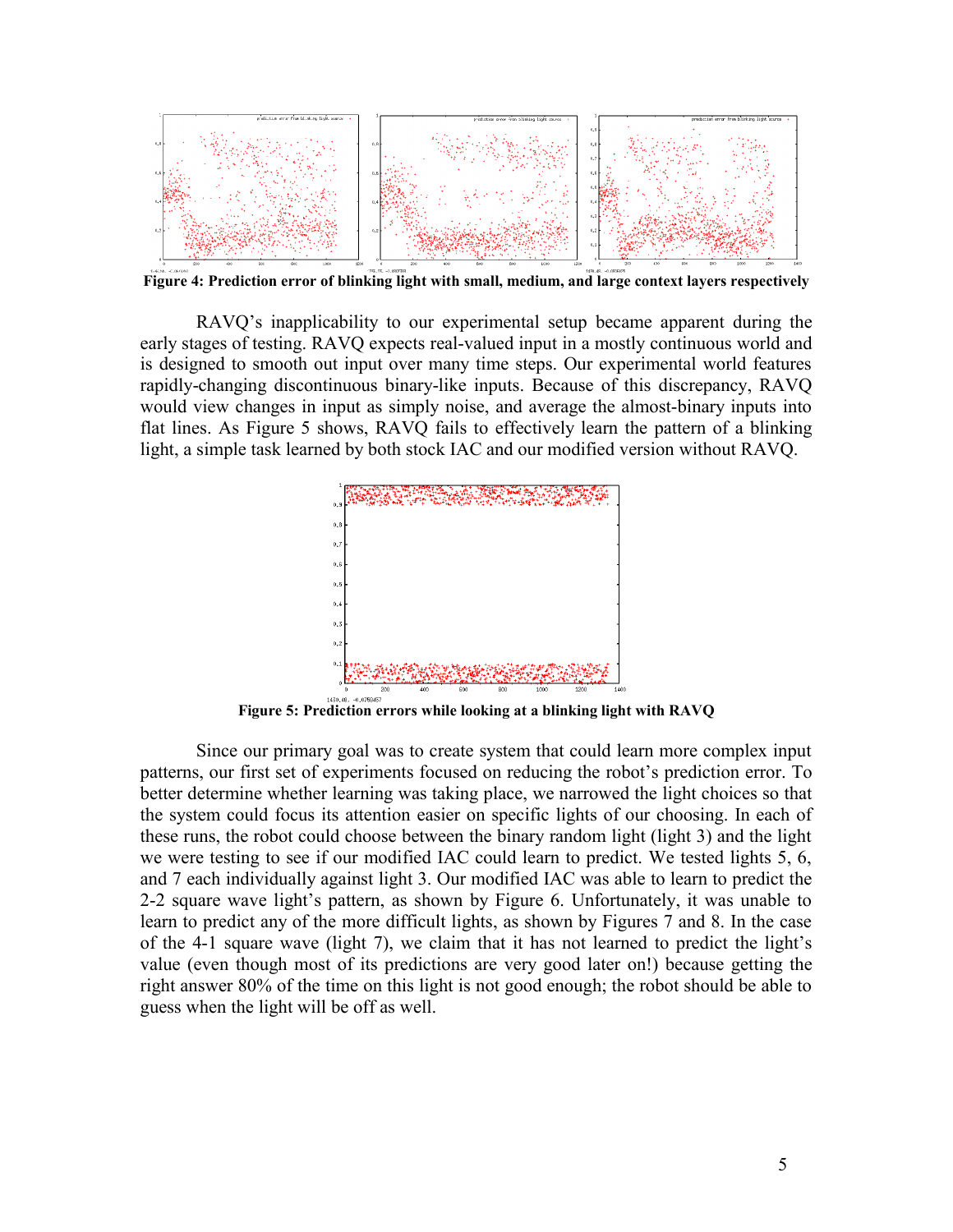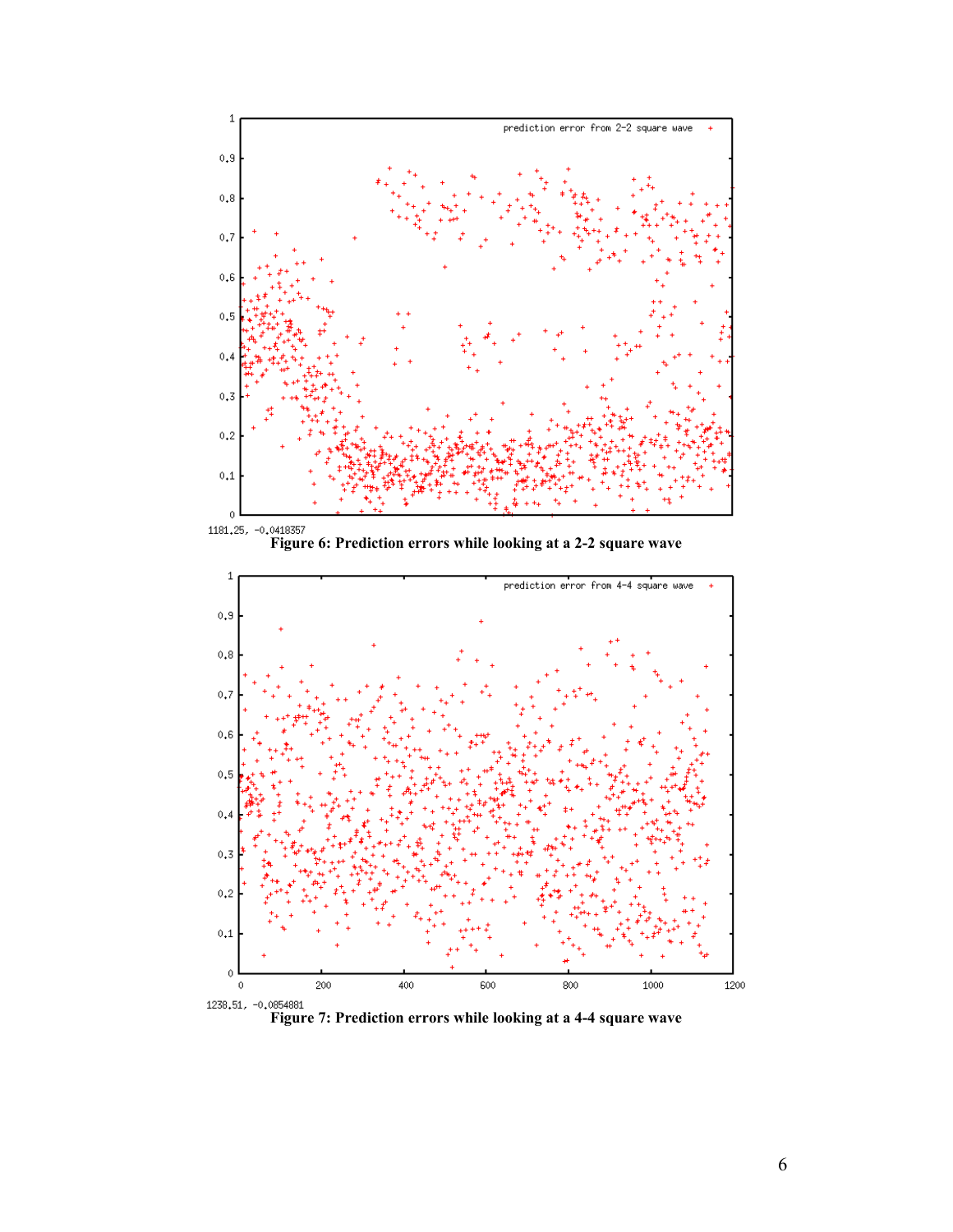

Having examined the question of whether or not the system learned and found the results a bit disappointing, we now turn to the question of whether or not the system was motivated to learn. We ran the full version of the experiment, permitting the robot to choose any of the eight input sources. Figure 9 shows the relative attention paid to the light sources at different points in the experiment. We have identified five distinct regions (i.e. periods) of the run, which are indicated on the graph by Roman numerals and discussed in more detail below. As we will see below, the robot tends to focus its attention on simpler tasks before harder tasks. This pattern has been very robust across all of our experiments, and we consider it to be one of the advantages of IAC.

In region I, we see that the system very quickly becomes acclimated to the constant input value (light 1). It then focuses significant attention on light 2, the nonbinary random light source. A comparison of the attention devoted to light 2 and light 3, however, shows that the non-binary random does not attract extra attention due to its continuous nature. It is popular at the beginning, however, as IAC's initial guess (0.5) is likely to be closer to the true sensor value than it would be for binary-valued data.

In region II, the robot devotes most of its attention to the binary random light, but also looks at the blinking light. Surprisingly, the robot was unable to fully learn the blinking light in this run, which can probably be attributed to insufficient attention.

In region III, the robot now focuses on the 2-2 square wave (light 5). Its interest in the random light sources has declined sharply as the 2-2 square wave presents a better prospect for learning progress; the attention which IAC pays to the light indicates that this is a more difficult task to master than the blinking light.

Having learned the 2-2 light, the robot now observes light 6, which is the 4-4 square wave pattern. Attention to randomness is high once again, however, which, for such a complex pattern, supports the conclusion that that learning is not really achieved (see Figure 7).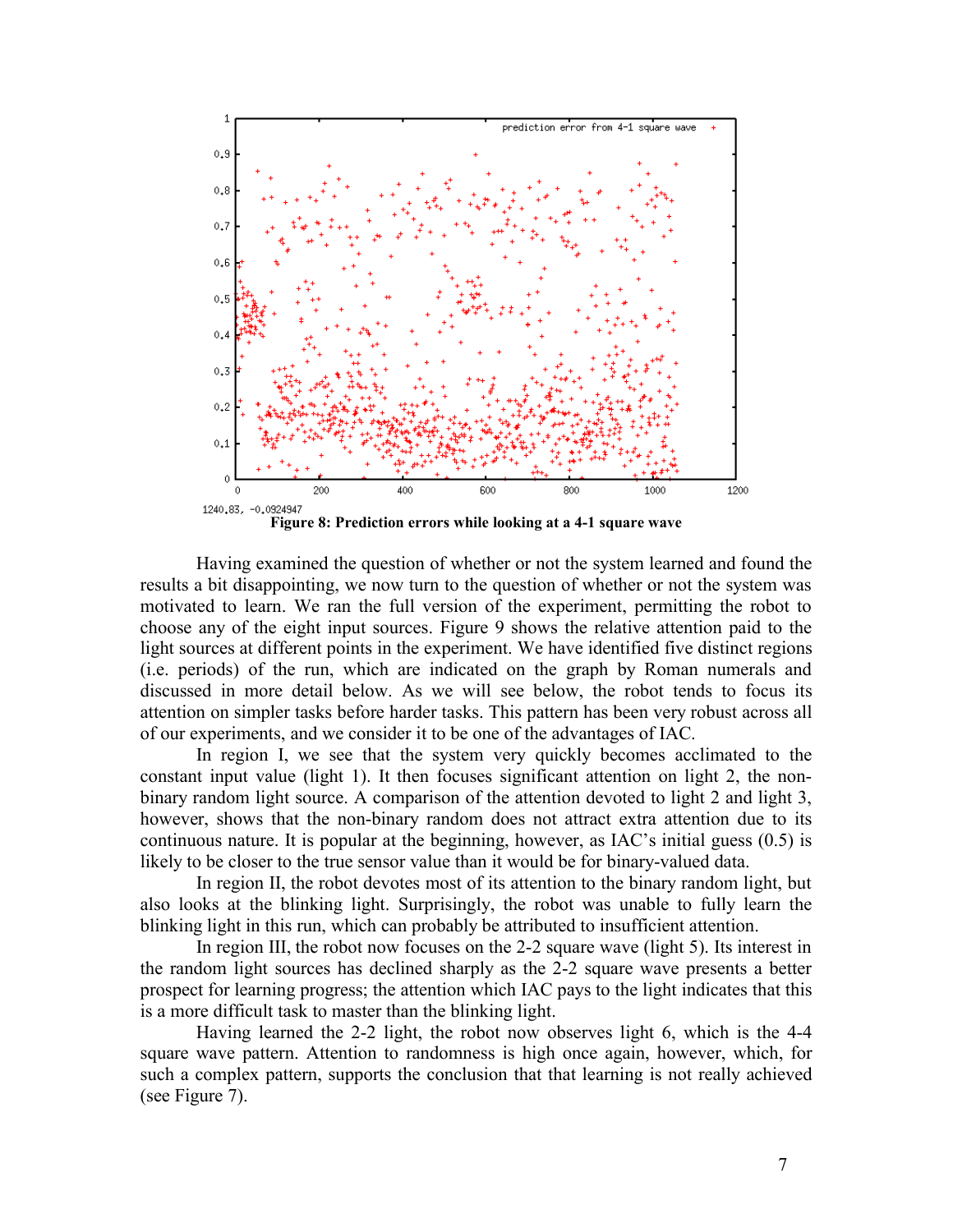

**Figure 9: Attention paid to each light source over a full run**

Finally, the system settles into a state of confused boredom, as indicated by the increased attention to previously-learned light sources. The system's continued attention to light 6 indicates that it is still failing to produce accurate guesses. Meanwhile, the constant input and the 4-1 square wave (lights 1 and 7, respectively) receive much more attention.

## **Discussion**

The addition of an SRN memory module allowed IAC to learn to predict more complex time-dependent features of its environment. As Figure 10 shows when compared to Figure 6, our modifications to IAC have produced a tangible improvement in its learning ability for some time-dependent phenomena. This pattern, however, does not generalize to higher-order relationships.

It seems that the simplicity of our sensors is an obstacle to IAC learning more complex patterns. Because there is only one quasi-binary input, our range of possible patterns is extremely limited. In addition, there is only one sensor value as input, versus 8 motor values and 9 context layer values; this makes it difficult for the SRN to pick out this value as being more important than the others, particularly because, by adding the context layer as input, we've added many more real-valued inputs that are always on and always changing.

Since neural networks serve as both our memory and our experts, the issues we saw in our previous experiments are magnified. Since they use sigmoid activation functions, they have trouble producing extreme outputs, such as the quasi-binary values we are working with. As neural networks tend to smooth input, an uneven time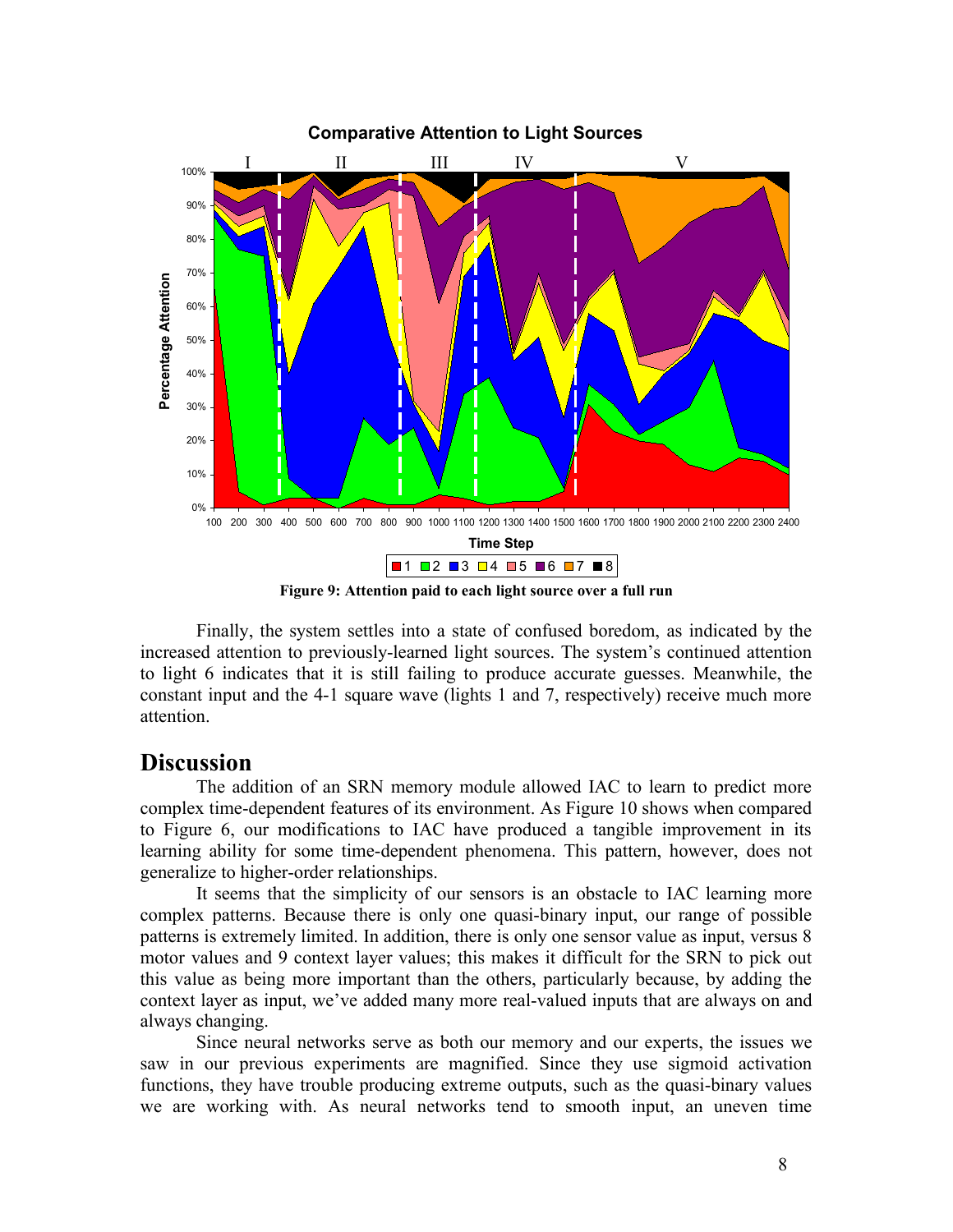dependency such as the 4-1 square wave (light 7) will tend to be simplified down to a constant value. In the case of our most complex pattern, the 2-1-2-3 square wave (light 8), there is simply no reason for a neural network to prefer it over random inputs: a realvalued random function will have lower prediction error, since the network will achieve more success by just guessing 0.5, whereas the output of a binary random function is not significantly different from the square wave's pattern.



**Figure 10: Original IAC's prediction errors while looking at 2-2 square wave**

Any future learning task incorporating IAC and simple recurrent networks must necessarily have more complex input. Increasing the richness of input to the SRN should improve its ability to encode information about the robot's environment. Improving the abstraction mechanism, such as by replacing the region generation and experts with growing neural gas (Fritzke 1995) and a moving average, would allow the robot to process and categorize this more complex input.

### **References**

- Blaha, S. and Pshenichkin, A. (2006). "The limitations of IAC". Unpublished work.
- Elman, J.L. (1990). "Finding structure in time". Cognitive Science, 14, 179-211.
- Fritzke, B. (1995). "A growing neural gas learns network topologies". In Advances in Neural Information Processing Systems, 7, 625-632.
- Linaker, F. and Nikalsson, L. (2000). "Sensory flow segmentation using a resource allocating vector quantizer". Advances in Pattern Recognition: Joint IAPR International Workshops, SSPR 2000 and SPR 2000, Alicante, Spain, August/September 2000. In Lecture Notes in Computer Science, 1876, 853.
- Oudeyer, P.-Y. and Kaplan, F. (2004). "Intelligent Adaptive Curiosity: a source of self-development". In Proceedings of the 4<sup>th</sup> International Workshop of Epigenetic Robotics, 117, 127-130.